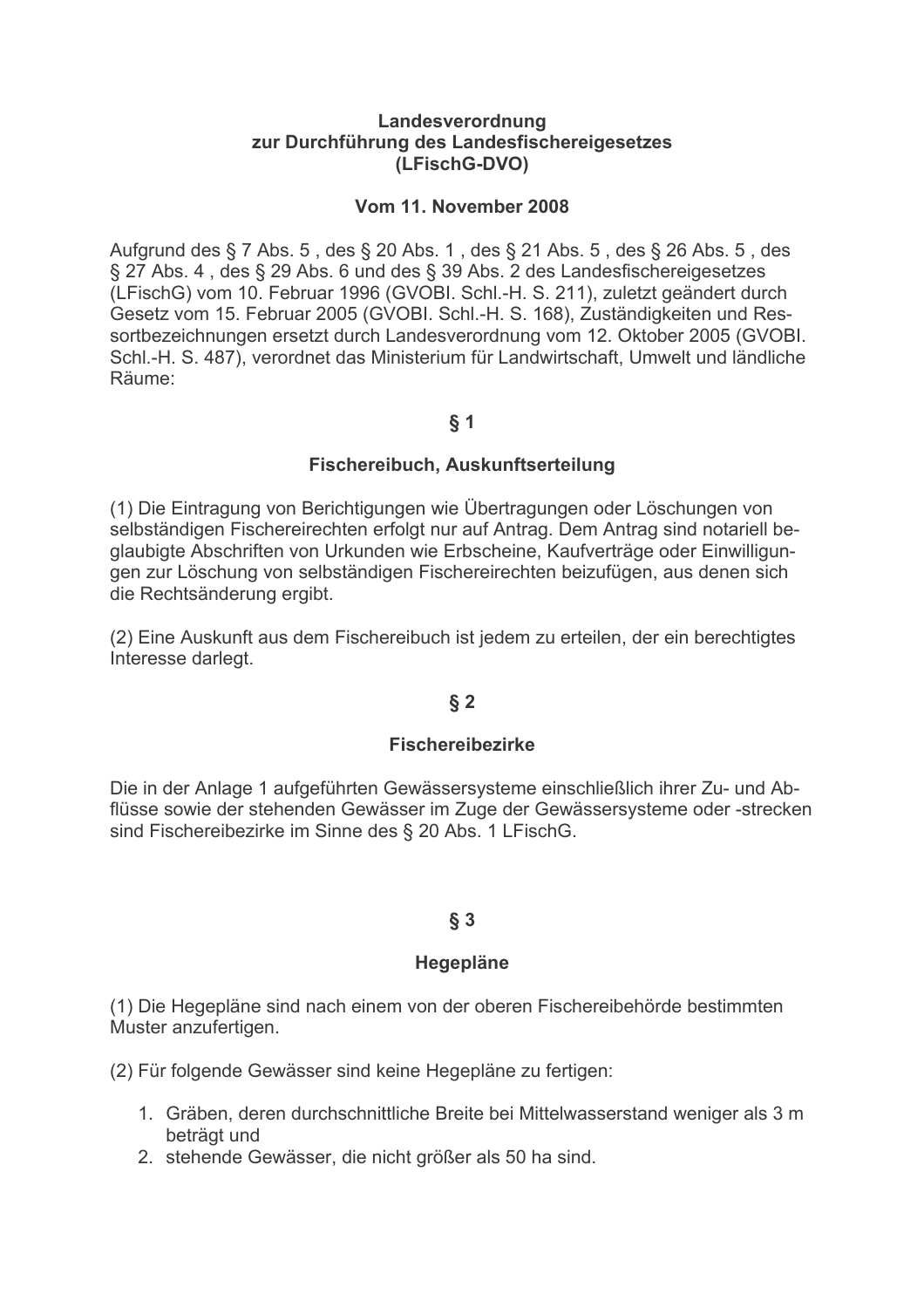(3) Weitere Ausnahmen von der Pflicht zur Aufstellung eines Hegeplans kann die obere Fischereibehörde auf begründeten Antrag zulassen.

(4) Eine Abstimmung der Hegepläne nach § 21 Abs. 2 Satz 1 LFischG innerhalb eines Fischereibezirks ist nur mit dem hegepflichtigen Ober- und Unterlieger erforderlich.

## $§4$

## **Erteilung des Fischereischeins**

(1) Fischereischeine werden auf Antrag gemäß dem Muster der Anlage 2 erteilt. Die Jahreszahlen auf der Rückseite des Fischereischeins können bei Neudrucken aktualisiert werden. Bei erteilten Fischereischeinen kann eine Aktualisierung der Jahreszahlen mit einem Aufkleber vorgenommen werden, der der Rückseite des Fischereischeinmusters nach Anlage 2 entspricht.

(2) Der Fischereischein muss mit einem Lichtbild versehen sein, wenn die Inhaberin oder der Inhaber das 16. Lebensjahr vollendet hat. Das Lichtbild wird von der zuständigen Behörde eingefügt und gesiegelt.

## $\S 5$

## Ausnahmen von der Fischereischeinpflicht

(1) Personen, die ihre Hauptwohnung nicht in Schleswig-Holstein haben und keinen Fischereischein eines anderen Bundeslandes besitzen, können für die Dauer von höchstens 40 aufeinander folgenden Kalendertagen pro Kalenderjahr von der Fischereischeinpflicht ausgenommen werden. Die Ausnahmegenehmigung erteilt nach dem Muster der Anlage 3 die örtliche Ordnungsbehörde, in deren Bezirk die Fischerei ausgeübt werden soll.

(2) Soweit Interessen der Fischerei, des Naturschutzes, des Tierschutzes und des Gewässerschutzes nicht entgegenstehen, kann die obere Fischereibehörde in schriftlich begründeten Einzelfällen zeitlich begrenzte Ausnahmen von der Fischereischeinpflicht zulassen.

(3) Personen, die in einer Berufsausbildung zur Fischwirtin oder zum Fischwirt stehen, benötigen für den Fischfang im Rahmen ihrer Ausbildung keinen Fischereischein

#### $\S 6$

## Fischereischeinprüfung

(1) Die von der obersten Fischereibehörde beliehenen Fischereiverbände führen unter Aufsicht des Landes die Fischereischeinprüfung durch. Die oberste Fischereibehörde kann jederzeit für die Durchführung Weisungen erteilen, an Prüfungen teilnehmen und Unterlagen einsehen.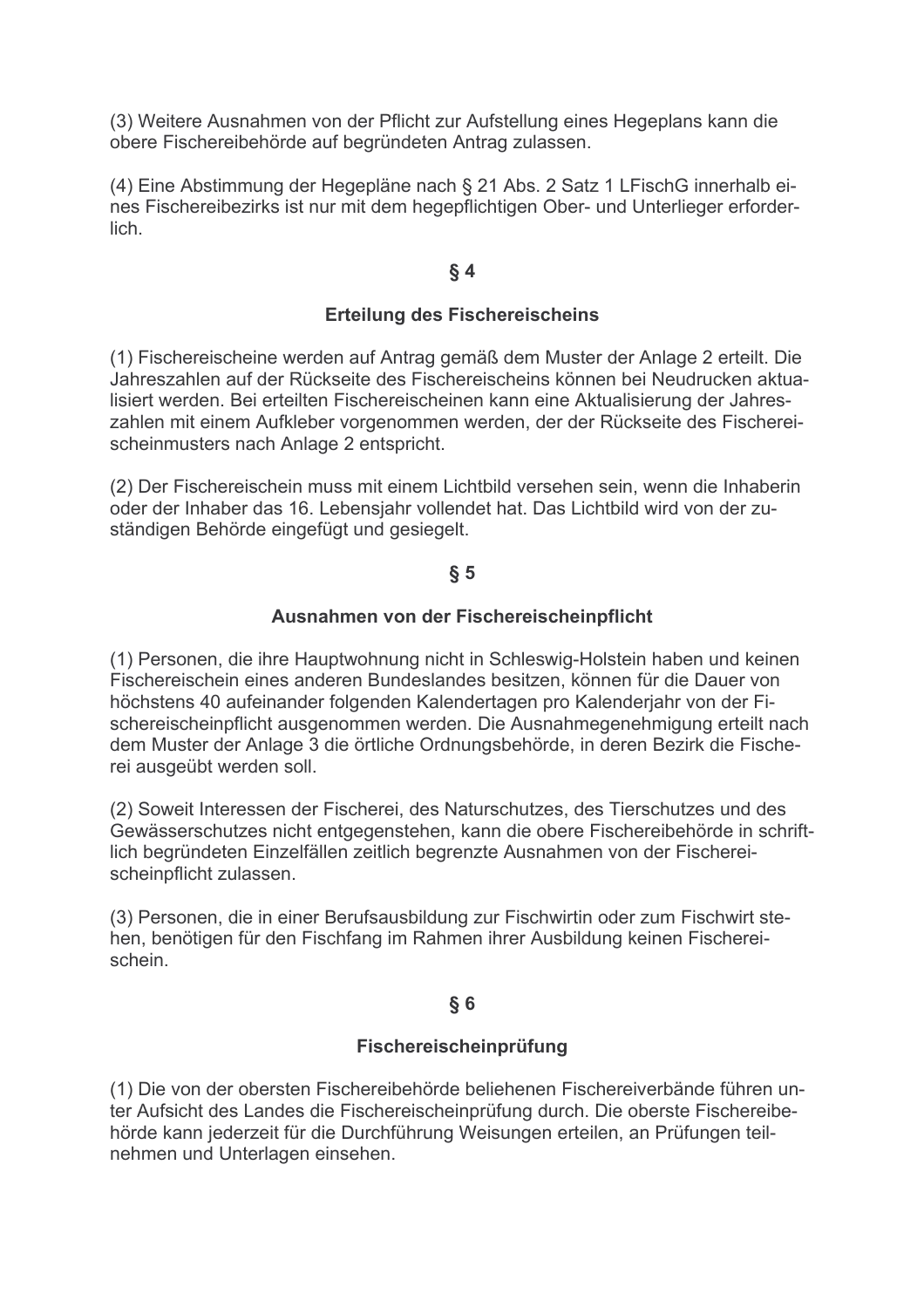(2) Die Gebühr für die Prüfung steht dem jeweiligen Fischereiverband zu; sie wird von ihm erhoben.

(3) Die Prüfung ist nicht öffentlich. Sie wird in der Regel schriftlich durchgeführt, in begründeten Ausnahmefällen nach Maßgabe des Prüfungsausschusses.

(4) Über das Ergebnis der Prüfung entscheidet ein Prüfungsausschuss, der aus einer oder einem Vorsitzenden und zwei Beisitzerinnen oder Beisitzern besteht.

(5) Der Prüfungsausschuss wird vom jeweiligen Fischereiverband für jede Prüfung berufen. In den Prüfungsausschuss dürfen nur Personen berufen werden, die eine von der obersten Fischereibehörde anerkannte Lehr- und Prüfungsbefähigung besitzen

(6) Der Prüfungsausschuss ist beschlussfähig, wenn mindestens die oder der Vorsitzende und eine Beisitzerin oder ein Beisitzer anwesend sind. Bei Stimmengleichheit gibt die Stimme der oder des Vorsitzenden den Ausschlag. Die Ausschussmitglieder sind bei der Bewertung der Prüfungsarbeiten nicht an Weisungen gebunden.

# $§ 7$

## Fischereischeinprüfungszeugnis

(1) Über das Bestehen der Prüfung wird dem Prüfling ein Prüfungszeugnis erteilt.

(2) Über das Nichtbestehen der Prüfung wird der Prüfling mündlich unterrichtet. Er kann einen schriftlichen Bescheid mit Rechtsbehelfsbelehrung verlangen. Gegen die Prüfungsentscheidung ist der Verwaltungsrechtsweg gegeben.

# $§ 8$

## Ausnahmen von der Ablegung einer Fischereischeinprüfung

Eine Befreiung von der Ablegung einer Fischereischeinprüfung nach § 27 Abs. 3 LFischG gilt auch für

- 1. Personen, die einen gültigen Fischereischein eines anderen Bundeslandes nach dem 1. März 1983 besessen haben oder besitzen.
- 2. Personen, die bis zum 28. Februar 1983 eine Sportfischerprüfung vor einem Sportfischerverband abgelegt haben oder
- 3. Personen, die in EU-Mitgliedsstaaten eine mit den Anforderungen in § 27 Abs. 1 LFischG vergleichbare Prüfung abgelegt haben.

# **δ9**

## Fischereiabgabe

(1) Die Fischereiabgabe beträgt 10 € für jedes Kalenderiahr. Die Fischereiabgabe wird von den örtlichen Ordnungsbehörden und von der oberen Fischereibehörde durch Ausgabe von Abgabemarken erhoben.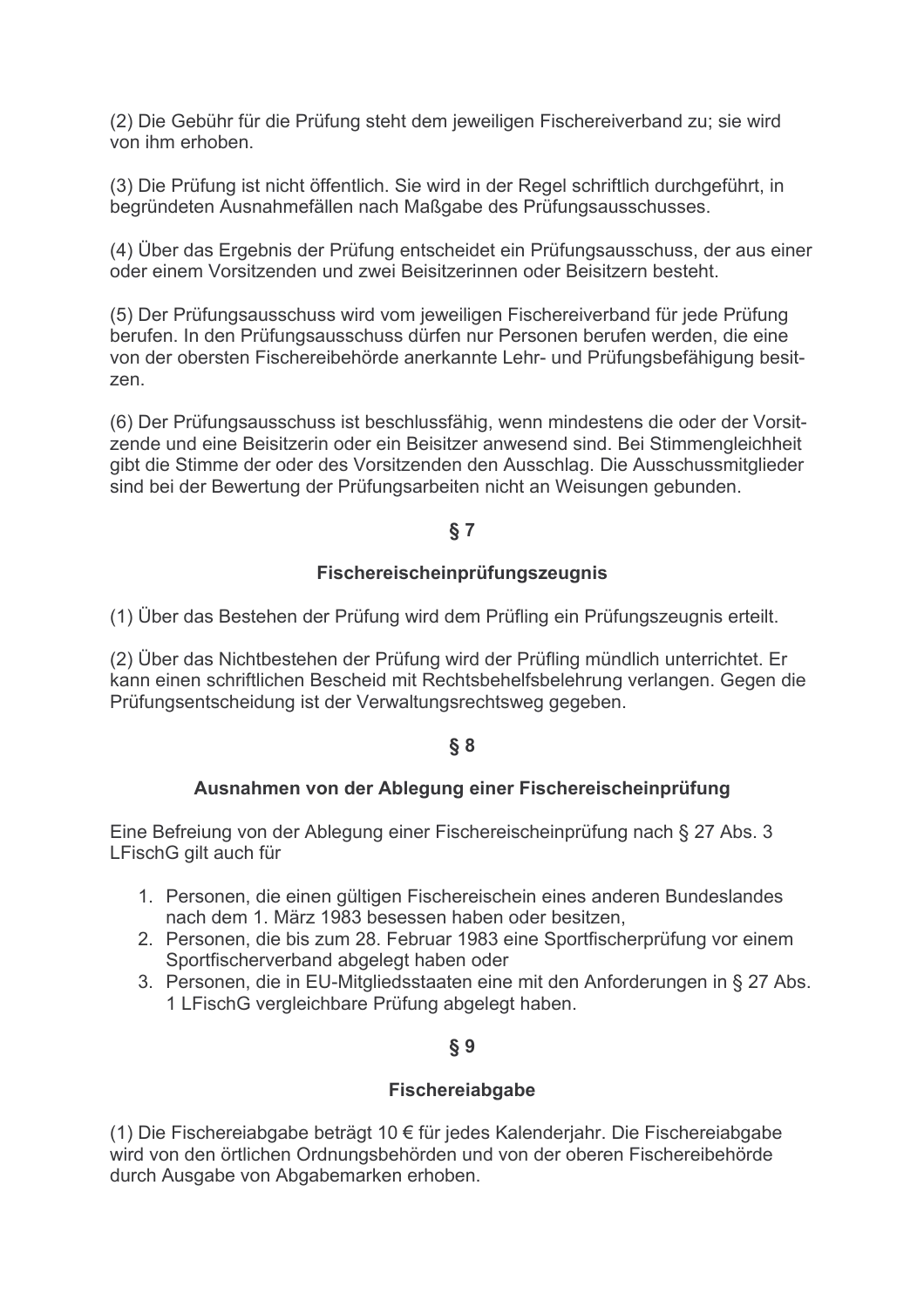(2) Von dem Aufkommen der Fischereiabgabe stehen dem Land Schleswig-Holstein 8,20 Euro und den Erhebungsstellen 1,80 Euro zu. Der dem Land zustehende Anteil der Fischereiabgabe ist jeweils für den Zeitraum vom 1. Juni bis zum 31. Mai des Folgeiahres bis zum 10. Juni abzuführen.

(3) Der Nachweis über die Entrichtung der Fischereiabgabe wird erbracht, in dem die Abgabemarke mit dauerhaft eingetragener Jahreszahl auf den Fischereischein oder die Ausnahmegenehmigung nach § 5 Abs. 1 geklebt wird.

## $§$  10

#### Gemeinschaftsfischen

Gemeinschaftsfischen mit abschließender Erfassung der Fangergebnisse sind nur im Rahmen traditioneller Veranstaltungen oder zur Erfüllung der Hegepflicht zulässig. Fangergebnisse sind zu protokollieren. Die Protokolle sind den Hegepflichtigen zu übergeben, für den Bereich der Küstengewässer der oberen Fischereibehörde.

## $$11$

#### Anlagen

Die Anlagen sind Bestandteil dieser Verordnung.

## $$12$

#### Inkrafttreten. Außerkrafttreten

(1) Diese Verordnung tritt am 01. Januar 2009 in Kraft. Sie tritt fünf Jahre nach ihrem Inkrafttreten außer Kraft

(2) Mit Inkrafttreten dieser Verordnung tritt die Landesverordnung zur Durchführung des Fischereigesetzes für das Land Schleswig-Holstein vom 6. November 2002 (GVOBI. Schl.-H. S. 220), außer Kraft.

Die vorstehende Verordnung wird hiermit ausgefertigt und ist zu verkünden.

Kiel, 11. November 2008

Dr. Christian von Boetticher **Minister** für Landwirtschaft, Umwelt und ländliche Räume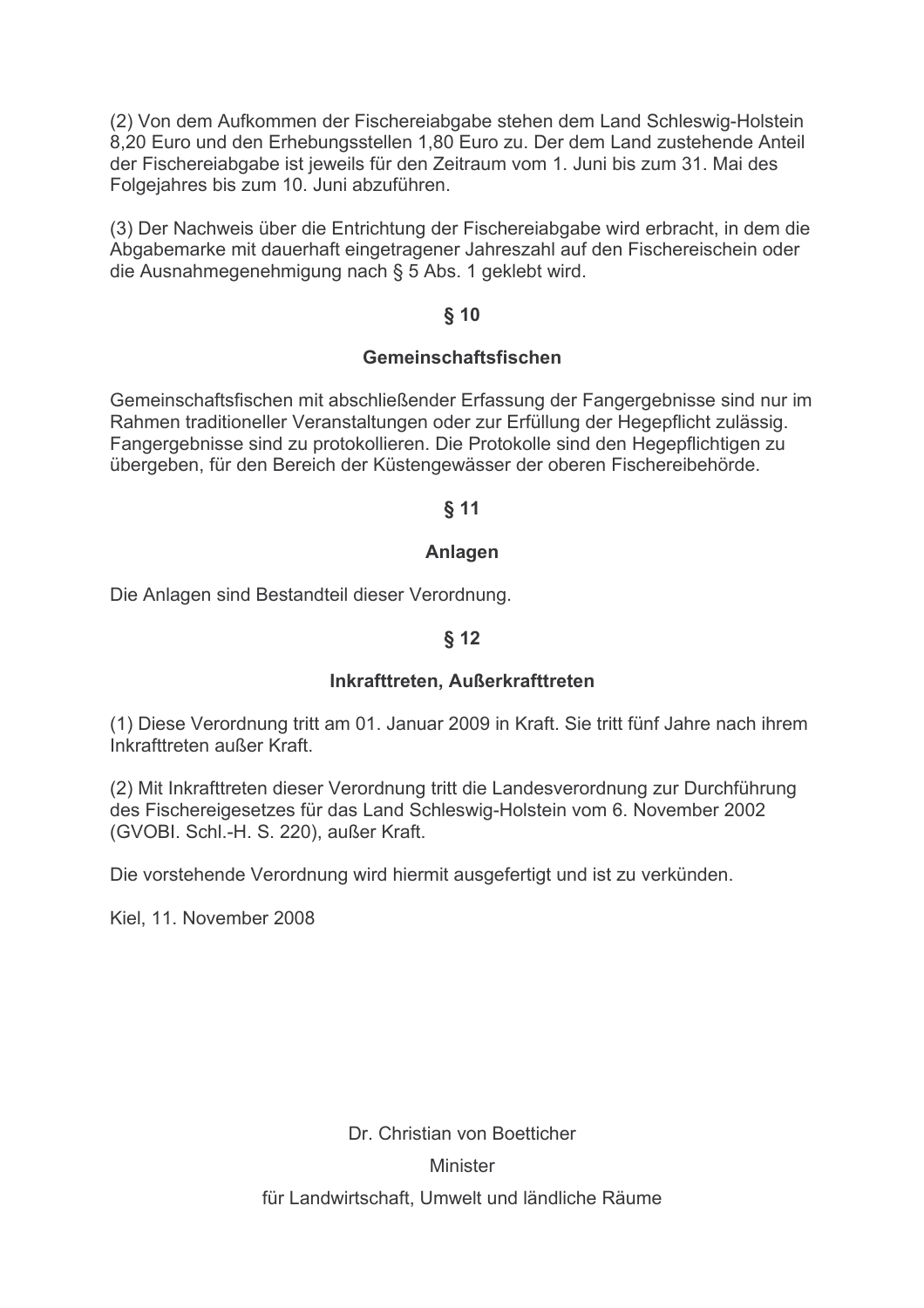# Anlage 1 zu § 2 LFischG-DVO

# **Fischereibezirke:**

# Flussgebietseinheit Eider (Einzugsgebiet Nordsee)

- 1. Wiedau mit Nebengewässern wie z.B. Schmale, Süderau und Dreiharder Gotteskoogstrom
- 2. Alter Sielzug mit Nebengewässern
- 3. Bongsieler Kanal / Soholmer Au / Lecker Au / Schafflunder Mühlenstrom mit jeweiligen Nebengewässern
- 4. Arlau mit Nebengewässern wie z.B. Ostenau
- 5. Husumer Mühlenau mit Nebengewässern wie z.B. Mildau
- 6. Gewässer Eiderstedts wie z.B. Uelvelsbüller Sielzug, Poppenbüller und Tetenbüllspieker Sielzug, Sielzüge im Gebiet Tümmlauerkoog und St. Peter Ording
- 7. Zuflüsse zur Tideeider vom Eider-Sperrwerk bis Schleuse Nordfeld mit Gewässern wie z.B. Süder Bootfahrt, Norder Bootfahrt, Alte Eider, Witzworter Hauptsielzug, Großer Sielzug, Schülper Sielzug, Nesserdeicher Hauptau, Alt- und Neuensieler Hauptstrom (St. Annener Sielzug)
- 8. Treene mit allen Nebengewässern wie z.B. Rheider Au, Silberstedter Au, Krummbek, Jübek, Bollingstedter Au, Jerrisbek, Bondenau, Kielstau
- 9. Binneneider
- 9.1 Zuflüsse zur Binneneider von Nordfeld bis Bollwerk in Süderstapel wie z.B. **Broklandsau**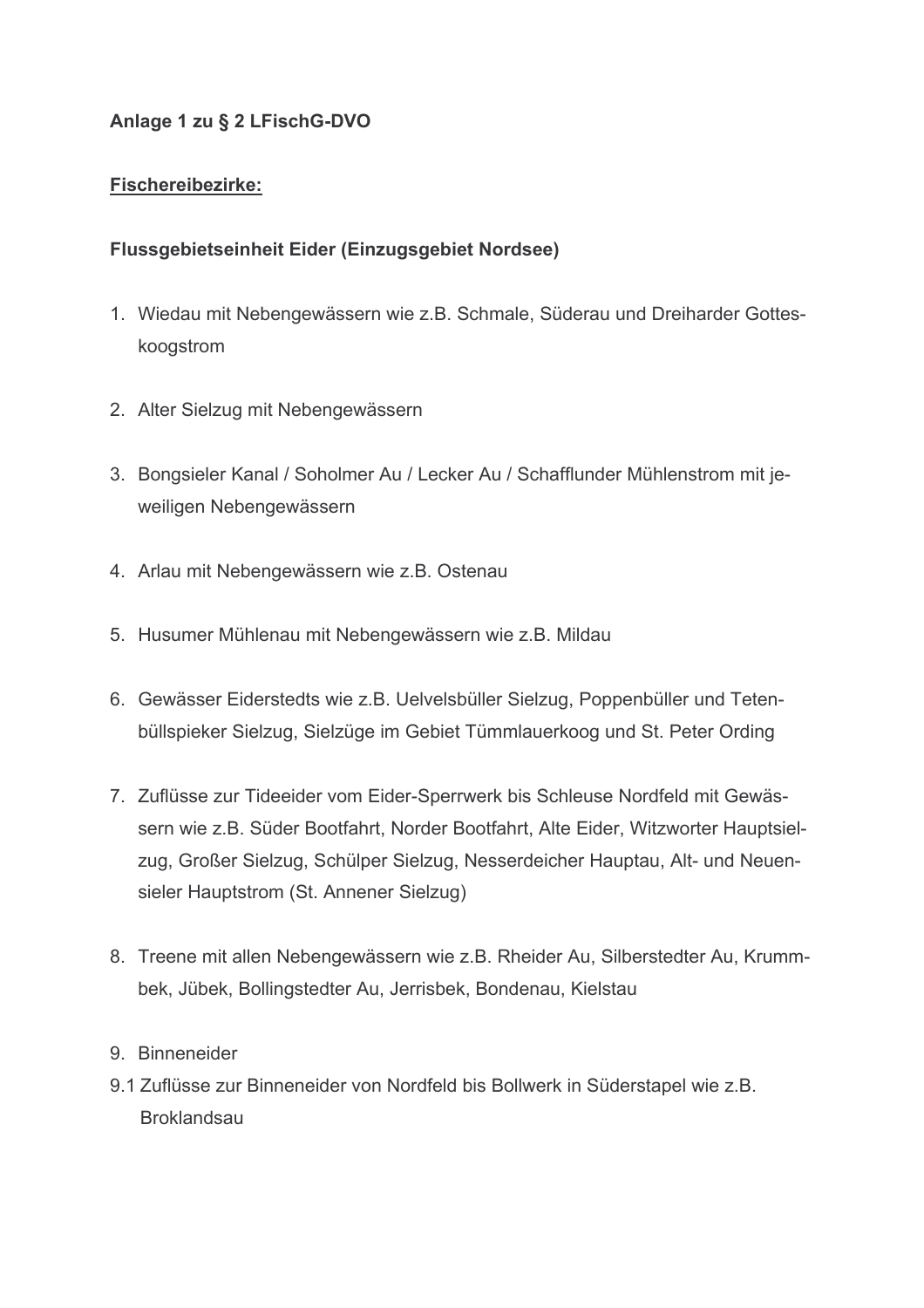- 9.2 Binneneider vom Bollwerk Süderstapel bis Rendsburg mit Nebengewässern wie z. B. Neue Schlote/Große Schlote/Alte Sorge, Wallener Au, Tielenau und Sorge/Neue Sorge mit Nebengewässern wie z.B. Rinne, Seebrookstrom, Mühlenau (Westermühlen), Süderau, Gieselau Kanal nördlich der Schleuse, Luhnau, Mühlenbach (Fockbek)
- 10. Miele/Nordermiele/Südermiele mit Nebengewässern wie z.B. Warwerorter Kanal und Süderau
- 11. Kooggewässer Südwest Dithmarschens wie z.B. Meentenstrom, Neufelder Fleth und Braake

# Flussgebietseinheit Schlei/Trave (Einzugsgebiet Ostsee)

- 1. Einzugsgebiet Flensburger Förde mit den Gewässern Krusau, Mühlenstrom/Adelbybek, Au bei Meierwik, Schwennau/Munkbrarupau, Pugumer Au, Siegumer Au, Langballigau, Habernis-Steinberger Au, Lippingau, Lehbek und Geltinger Au
- 2. Einzugsgebiet Schlei mit den Gewässern Grimsnisau, Lindau, Füsinger Au/Loiter Au, Mühlenbach bei Schleswig, Selker Mühlenau, Hüttener Au und Osterbek, Koseler Au, Kriesebyau, Bienebek und Schleibach
- 3. Einzugsgebiet Eckernförder Bucht mit den Gewässern Schwarzbek, Schwastrumer Au. Fuhlenau. Kronsbek und Lasbek
- 4. Einzugsgebiet Kieler Förde mit den Gewässern Strander Au, Schwentine mit Nebengewässern wie z. B. Passau, Spolsau, Alte Schwentine, Tensfelder Au und Malenter Au. Mühlenbach (Heikendorf), Hagener Au mit Salzau und Selkau, Wendtorfer Au (Barsbek). Schönberger Au und Schierbek
- 5. Einzugsgebiet Hohwachter Bucht mit den Gewässern Hohenfelder Mühlenau, Kossau. Wagrien – Nessendorfer Mühlenau. Kükelühner Mühlenau sowie Olden-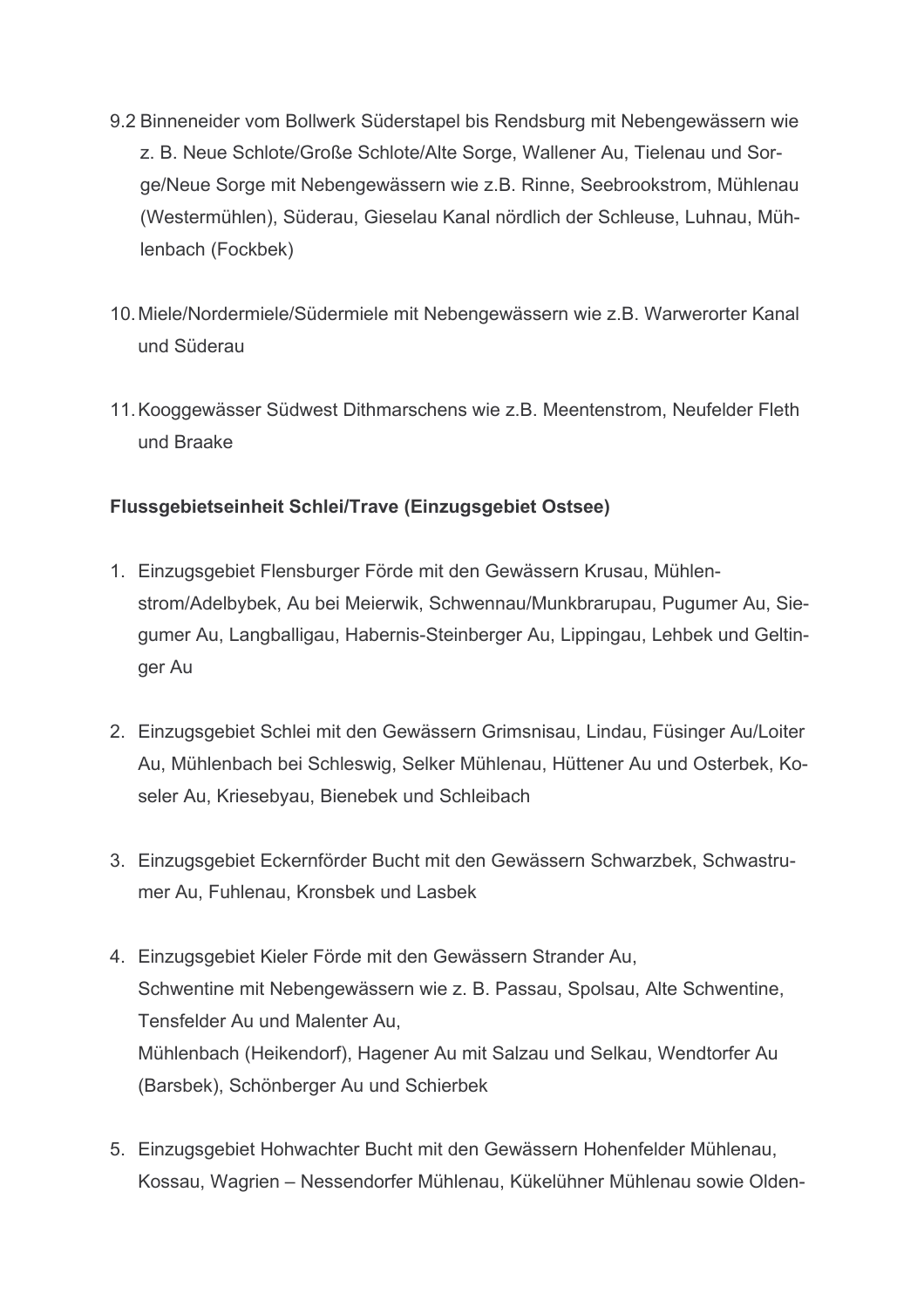burger Graben mit Nebengewässern wie z B. Johannisbek, Farver Au und Randkanal

- 6. Gewässer auf Fehmarn wie z. B. Kopendorfer Au
- 7. Einzugsgebiet Lübecker Bucht mit den Gewässern Godderstorfer Au. Siggener Kanal, Ringkanal, Neustädter Binnenwasser/Kremper Au (OH) / Lachsbach, Aalbek.

Trave mit Nebengewässern wie z. B. Schwartau, Heilsau, Beste, Poggenbek, Pulverbek, Mözener Au/Leezener Au, Brandsau, Bißnitz und Berliner Au sowie Wakenitz mit Nebengewässern wie z. B. Landgraben, Grönau, Bäk, Schaalseekanal

# Flussgebietseinheit Elbe (Einzugsgebiet Elbe)

1. Nord-Ostsee-Kanal mit Nebengewässern wie z. B. Büttler Kanal/Burger Au/Helmschen Bach, Schafstedter Mühlenbach, Gieselau, Querenbek, Gieselau Kanal südlich der Schleuse, Schirnau, Alte Eider/Lindauer Mühlenau, Felmer Au, Alter Eiderkanal Projensdorf, Holstenau/Otterkrugsbach, Besdorfer Bach, Iselbek, Steenfelder Bach, Hanerau.

Haaler Au mit Nebengewässern wie z.B. Fuhlenau, Todenbüttler Au, Pulser Müh-Ienau, Osterstedter Au, Papenau und Wapelfelder Au, Haarbek. Luhnau.

Jevenau mit Nebengewässern wie z.B. Bokeler Au, Brammer Au, Kattbek Wehrau/Mühlenau, Alte Eider/Mühlenau/Eiderkanal, Alte Eider Krummwisch. Obereider bis Schleuse Strohbrück mit Nebengewässern

- 2. Zuflüsse zur Stör von der Mündung bis Delftorbrücke in Itzehoe wie z. B. Kremper Au (IZ), Große Wettern, Kampritt Wettern, Wilster Au mit Nebengewässern und Bekau mit Nebengewässern
- 3. Stör mit Nebengewässern wie z.B. Breitenburger Kanal, Schmiedeau, Große Aue (Rantzau). Mühlenbarbeker Au. Hörner Au. Bramau/Osterau mit Nebengewäs-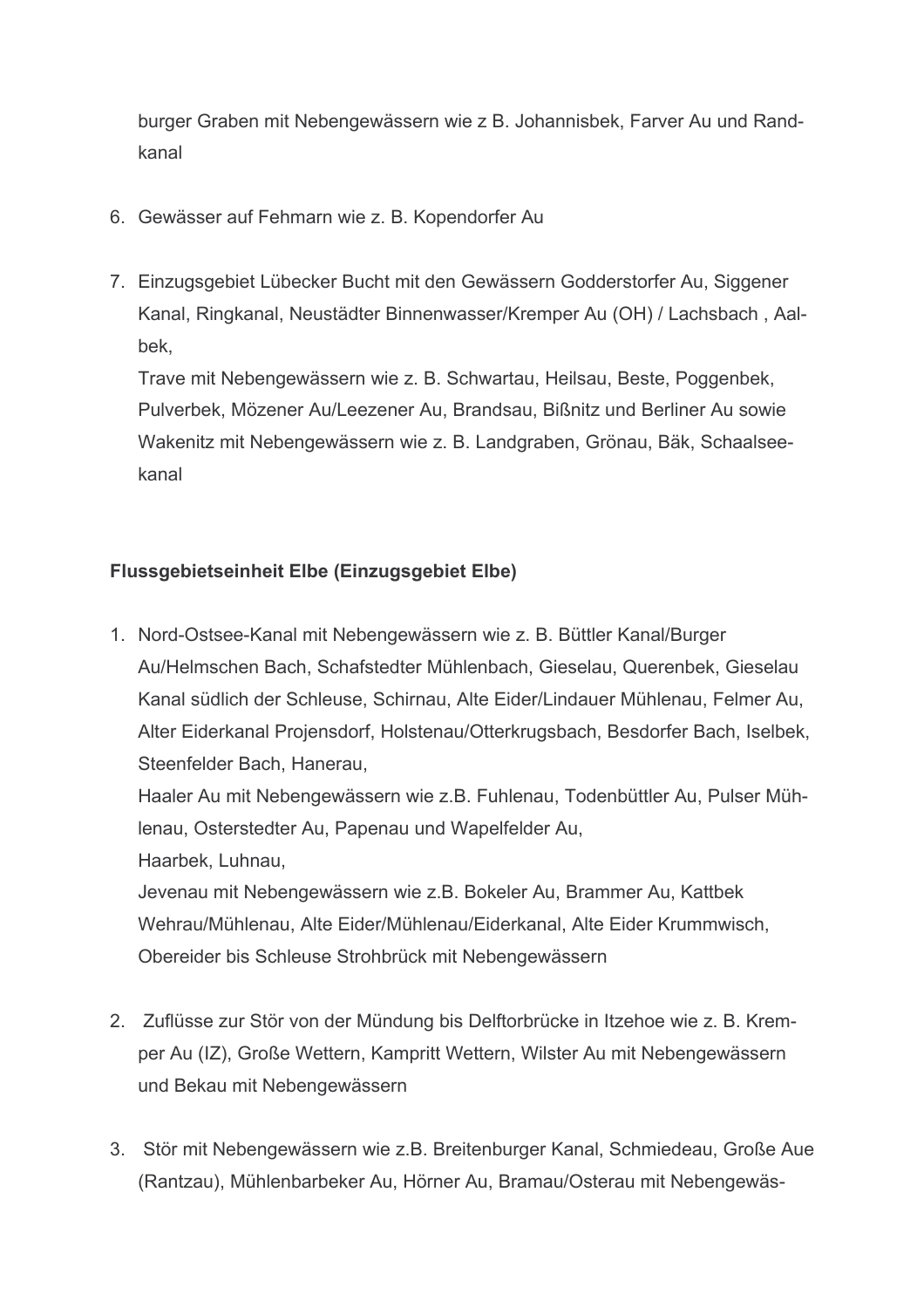sern, Bullenbach, Wegebek, Brokstedter Au, Bünzer Au/Buckener Au, Aalbek, Schwale, Geilenbek und Sünderbek

- 4. Rhin bei Glückstadt mit Nebengewässern
- 5. Langenhalsener Wettern mit Nebengewässern
- 6. Zuflüsse zur Krückau von der Mündung bis Elmshorner Wassermühle wie z.B. Großer Ritt, Kleine Au und Wettern
- 7. Krückau mit Nebengewässern wie z.B. Offenau, Höllenau und Ekholter Au
- 8. Zuflüsse zur Pinnau von der Mündung bis Straßenbrücke bei Uetersen wie z.B. Wettern
- 9. Pinnau mit Nebengewässern wie z. B. Ohrbroksgraben, Bilsbek, Appener Au, Mühlenau/Düpenau und Gronau
- 10. Haseldorfer Binnenelbe mit Nebengewässern
- 11 Wedeler Au
- 12. Alster mit allen Nebengewässern
- 13. Ammersbek/Hunnau
- 14. Wandse
- 15 Glinder Au
- 16. Bille mit Nebengewässern wie z.B. Schwarze Au, Corbek, Fribek, Trittauer Mühlenbach und Schiebenitz